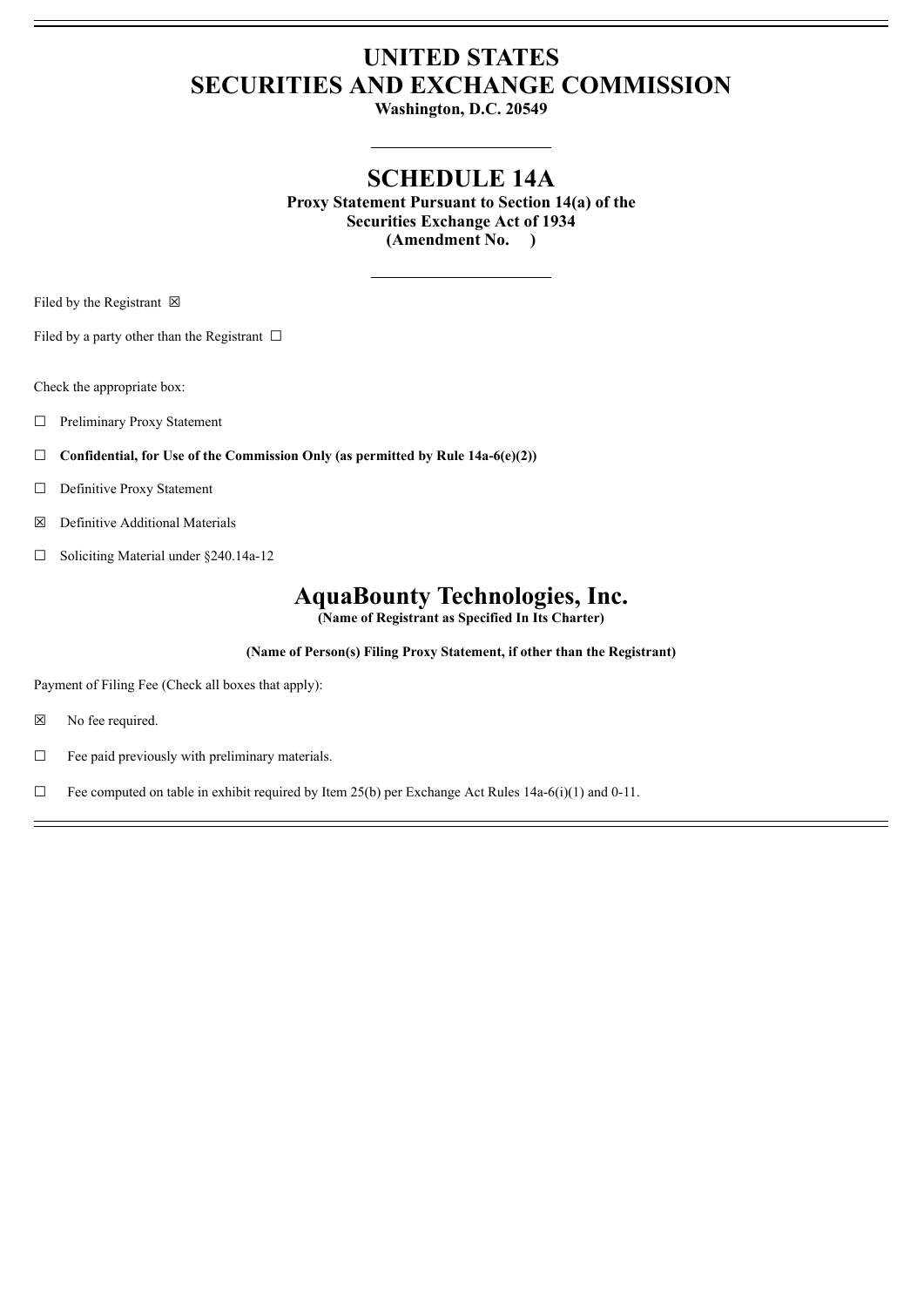### **SUPPLEMENT TO PROXY STATEMENT FOR ANNUAL MEETING OF STOCKHOLDERS To Be Held on May 17, 2022**

#### **The date of this Supplement is May 16, 2022**

On April 14, 2022, AquaBounty Technologies, Inc. (the "Company") filed a proxy statement (the "Proxy Statement") for its 2022 Annual Meeting of Stockholders (the "2022 Annual Meeting"), to be held on May 17, 2022, at 8:30 a.m. Eastern Time. The 2022 Annual Meeting will be held entirely online due to the continuing public health impact of the coronavirus (COVID-19) outbreak and to support the health and well-being of the Company's partners, employees, and stockholders.

The Proxy Statement includes a proposal to amend the Company's Third Amended and Restated Certificate of Incorporation, as amended (the "Charter"), to increase the number of authorized shares of the Company's common stock, \$0.001 par value per share ("Common Stock") from 80,000,000 to 200,000,000.

On April 26, 2022, Institutional Shareholder Services Inc. ("ISS") published a proxy analysis and vote recommendation for the 2022 Annual Meeting. The proposal to increase the Company's authorized Common Stock received an unfavorable recommendation from ISS because ISS believes the proposed increase in the number of authorized shares of Common Stock is excessive and there is no specific risk of non-approval. After consideration of the recommendation by ISS, the Board of Directors of the Company unanimously approved, subject to stockholder approval, an amendment to the Charter ("Amendment").

The Amendment would increase the authorized Common Stock from 80,000,000 shares to 150,000,000 shares. There would be no change in the number of authorized shares of preferred stock. The purpose of the Amendment is to give the Company the ability to raise capital necessary to continue and grow its operations. The full text of the Amendment, is attached hereto as Appendix A. As of the record date for the 2022 Annual Meeting, there were 71,109,701 shares of the Common Stock issued and outstanding.

Any vote "FOR," "AGAINST" or "ABSTAIN" a proposal as described in the Proxy Statement using the proxy materials previously furnished by the Company (or a beneficial owner's broker, bank, or other nominee) will continue to be counted as a vote "FOR" or "AGAINST" the proposal. If any stockholder has already returned his, her or its properly executed proxy card or voted via the internet or by telephone and would like to change his, her or its vote on any matter, such stockholder may revoke his, her or its proxy before it is voted at the 2022 Annual Meeting by submitting a later dated proxy card, by casting a subsequent vote via the Internet, or as otherwise described in the Proxy Statement.

**YOUR VOTE IS VERY IMPORTANT.** If you need assistance voting your shares, please call Georgeson LLC for assistance at +1-800-457-0759.

This Supplement to the Proxy Statement is being released on or about May 16, 2022, and should be read in conjunction with the Proxy Statement. The information contained in this Supplement to the Proxy Statement modifies or supersedes any inconsistent information contained in the Proxy Statement. The information provided above may be deemed "additional soliciting materials" within the meaning of the Securities Exchange Act of 1934, as amended.